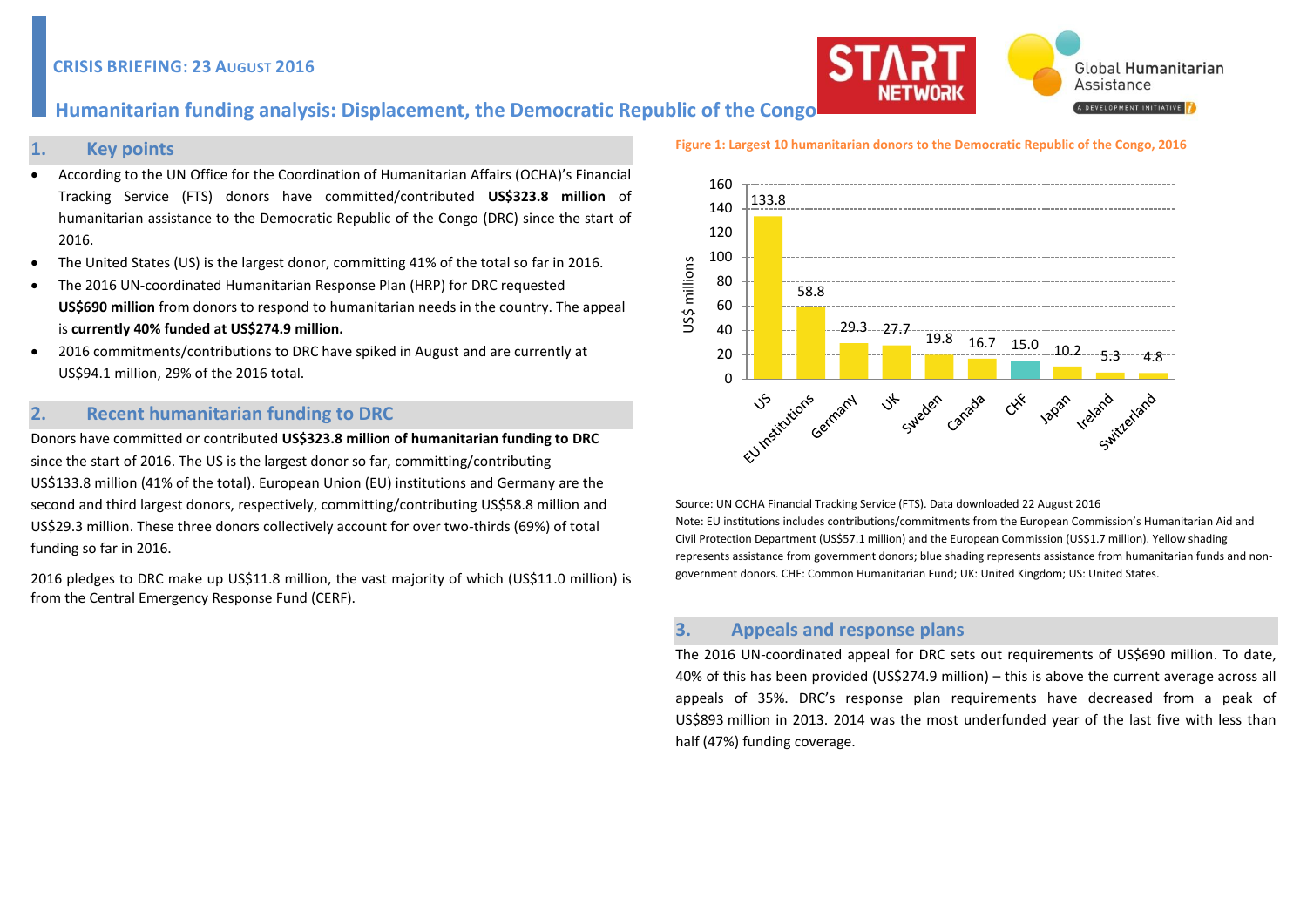

#### **Figure 2: Appeals and response plans trends, 2012–2016**

Source: Development Initiatives based on UN OCHA FTS data. Data downloaded 22 August 2016

DRC features in two Regional Refugee Response plans in 2016: the Central African Republic crisis 2016 with DRC component holding requirements of US\$96.8 million (19.9% covered); and the Burundi crisis 2016 with requirements of US\$23.4 million (7.2% covered).

## **4. Funding channels**

In 2016 over-half (53%) of reported international humanitarian assistance to DRC was channelled through UN agencies, amounting to US\$171 million. The World Food Programme (with US\$62.3 million), Office of the United Nations High Commissioner for Refugees (with US\$47.7 million) and United Nations Children's Fund (with US\$30.3 million) received 82% of the UN agencies total. 28% (US\$89.7 million) was channelled through non-governmental organisations (NGOs) and 11% (US\$34.3 million) was through the Red Cross and Red Crescent Society. Another 7% was channelled through private organisations and foundations, less than 1% was through the government, and 2% was through other channels.



**Figure 3: Humanitarian assistance to the Democratic Republic of the Congo by funding channel, 2016**

Source: Development Initiatives based on UN OCHA FTS data. Data downloaded and compiled 22 August 2016.

## **5. Pooled funding as part of the response**

### **i. Central Emergency Response Fund (CERF)**

So far in 2016 commitments/contributions from the CERF amount to US\$1.6 million. This was allocated to the 'health' sector via the rapid response window. In 2015 the CERF allocated US\$14.8 million to DRC, making it the 11th largest recipient. Of this, US\$5.7 million (38%) was for 'protection/human rights/rule of law' projects. A quarter (US\$3.7 million) was to 'multisector' projects, 18% (US\$2.7 million) to 'education', 10% (US\$1.5 million) to 'food' and 6% (US\$0.8 million) to the 'health' sector. The remaining 3% or US\$0.5 million was directed to 'shelter and non-food items'.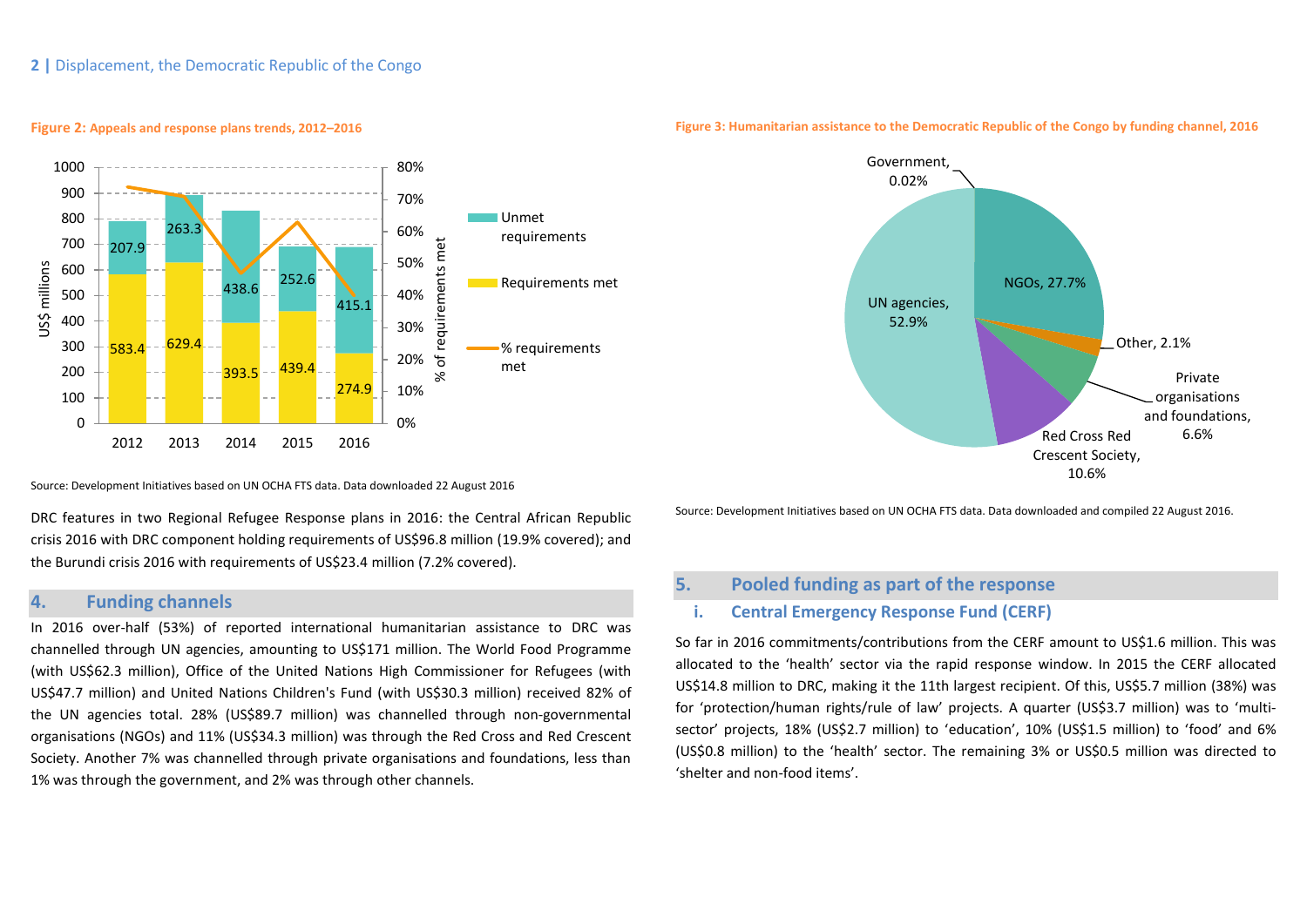

#### **Figure 4: CERF allocations to the Democratic Republic of the Congo in 2015, by sector**

Source: Development Initiatives based on UN OCHA CERF data. Data downloaded 22 August 2016 Notes: This sector analysis applies to all CERF funds allocated to DRC in 2015, amounting to US\$14.8 million.

## **ii. Country-based pooled funds (CBPFs)**

DRC has a country-based pooled fund called the Common Humanitarian Fund. This has contributed/committed US\$15.0 million so far in 2016, representing 5% of total funding – the 7th largest contribution so far in 2016.

## **6. Funding to sectors**

The majority of funding to DRC so far in 2016 is directed to 'sector not yet specified' (71%; US\$229 million). 11% of that committed/contributed is to 'coordination and support services' (US\$35.8 million), 7% to the 'health' sector (US\$21.1 million), 3% each to 'food' (US\$10.4 million), 'water and sanitation' (US\$9.5 million) and multi-sector (US\$8.9 million), and 2% (US\$8.1 million) to 'protection/human rights/rule of law'.



### **Figure 5: Humanitarian assistance to the Democratic Republic of the Congo in 2016, by sector**

Source: Development Initiatives based on UN OCHA FTS. Data downloaded 22 August 2016 Notes: 'Other' includes 'shelter and non-food items' (US\$0.7 million), 'education' (US\$0.2 million) and 'agriculture' (US\$0.2 million).

## **7. Humanitarian funding trends to DRC**

International humanitarian assistance to DRC reported to the FTS has steadily decreased since a peak of US\$741.1 million in 2013 to US\$513.5 million in 2015 and US\$323.8 million reported so far in 2016.

The US is the largest overall donor to DRC between 2012 and 2016, providing 30% of total funding (US\$851.5 million), followed by EU institutions (US\$389.1 million), the Common Humanitarian Fund (US\$284.8 million) and the UK (US\$281.3 million).